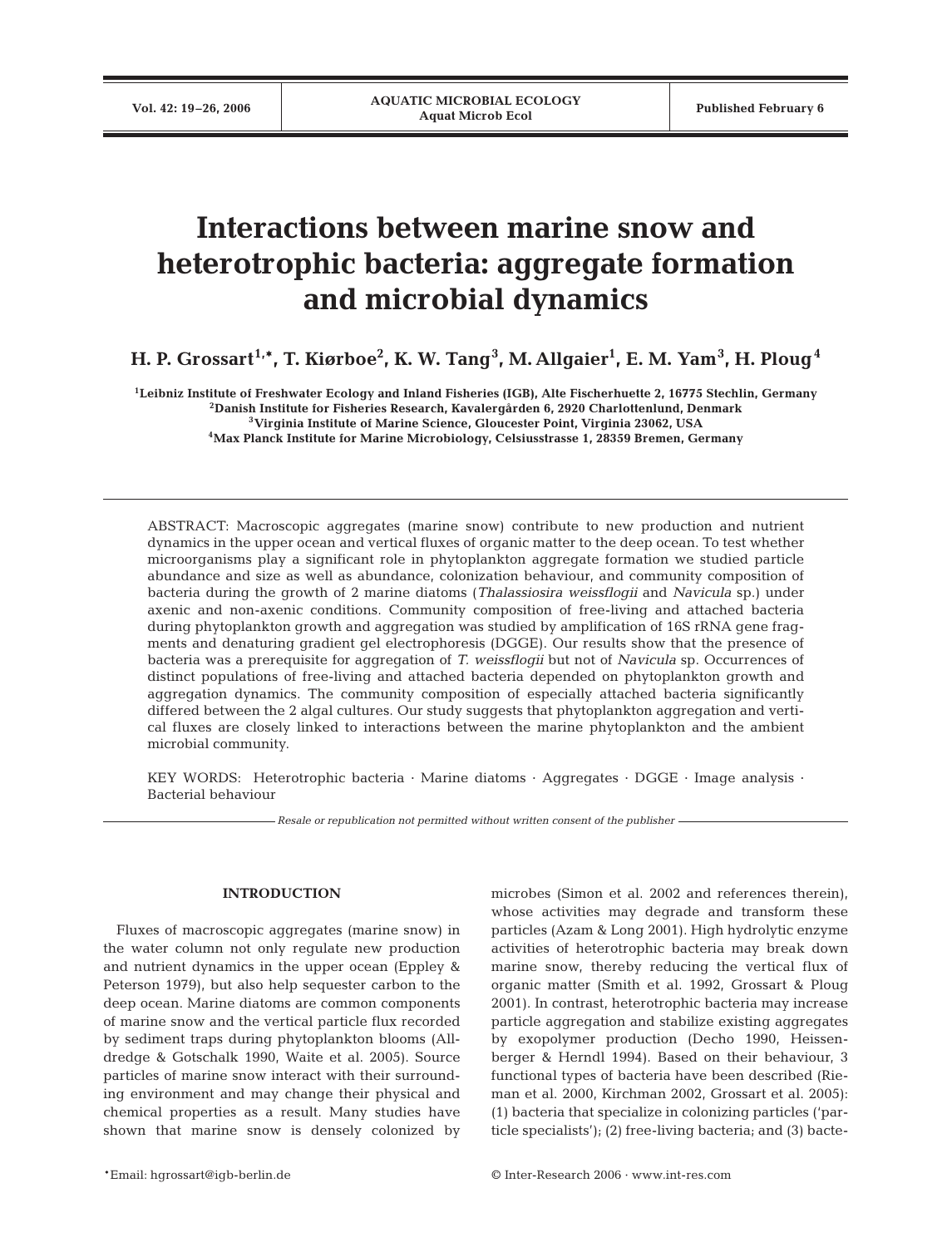ria that can grow in suspension as well as on particles ('generalists'). The predominance of one functional type of bacteria may be indicative of specific interactions between bacterial and algal communities in the course of phytoplankton blooms.

The production of source particles and their subsequent aggregation is under continuous influence of the aforementioned microbial processes in the ocean. In previous studies we have developed an encounter model to predict the rate at which bacteria colonize marine snow particles (Kiørboe et al. 2002). Using agar spheres as model aggregates, we studied bacterial attachment, detachment, growth, cell–cell interactions, and predation in detail (Kiørboe et al. 2001, 2002, 2003, Grossart et al. 2003b). In the present study we examined how the microbial community affect marine snow formation, and in turn how marine snow affects microbial community composition and activities. We tested the following specific hypotheses: (1) aggregate formation is enhanced by the presence of attached bacteria; (2) the ambient bacterial community will shift from one dominated by 'generalists' to 2 distinct populations, one of 'particle specialists' and one of freeliving bacteria, as aggregate abundance increases; (3) the attached bacterial community is specific to the nature of POM (e.g. algal species). Our results show that the presence of bacteria significantly changes phytoplankton aggregation, suggesting that the fate of algal aggregates may hinge on complex mutual effects between the marine phytoplankton and the ambient microbial community.

## **MATERIALS AND METHODS**

**Algal cultures.** Two axenic marine diatoms, *Thalassiosira weissflogii* (CCMP 1053) and *Navicula* sp. (CCMP 1703), which are common phytoplankton species in the North Atlantic and other temperate waters, were obtained from Provasoli-Guillard National Center for Culture of Marine Phytoplankton (CCMP, ME, USA). The algae were incubated in batch culture in Guillard's f/2 medium at 15°C in 1 l flasks and illuminated for 24 h (daylight bulbs).

**Aggregation experiment.** Exponentially growing diatoms were diluted with raw seawater collected from the Øresund (55° 10.05' N, 12° 15.04' E) and incubated in 6 replicates in 1 l rolling bottles (3.2 rpm). Initial algal concentrations were 1 to  $2 \times 10^4$  cells ml<sup>-1</sup>. Controls with axenic diatoms were set up in triplicates. All bottles were sampled daily for aggregate abundance and size, transparent exopolymer particles (TEP), proteinaceous particles (Coomassie Brilliant Blue stainable particles, CSP), and for abundance and community composition of free-living and attached bacteria.

In additional experiments agar spheres were exposed for 1, 2, and 4 d to ambient water of the respective algal cultures to measure colonization and detachment rates of the bacteria (Kiørboe et al. 2003). The bottles were removed from the rolling device daily to measure particle size spectra. The bottles were submerged in an aquarium, illuminated with a ca. 1 mm thick sheet of laser light (650 nm), and viewed from the side with a CCD video camera equipped with a macro lens (105 mm). Aggregates inside each bottle were kept suspended for the duration of their recording (1 to 2 min). We could not avoid sedimentation during recording on Days 5 and 6, when large aggregates occurred in the *Navicula* sp. bottles. From each sequence, 50 to 100 pictures were captured (every 25th frame) and analyzed using VirtualDub (v1.6.11) and ImageJ (freeware by W. Rasband). The view field was  $7.37 \times 5.42$  mm<sup>2</sup>, which is equivalent to a volume of 40 mm<sup>3</sup> per frame. Interlacing was 'removed' by VirtualDub. Size calibration for recorded images was done with standard 25 µm spheres *(Lycopodium* spores). Free and cell surface-bound acidic exopolysaccharides (TEP) and proteins (CSP) were detected during incubation by staining with Alcian Blue (Logan et al. 1994) and Coomassie Blue (Long & Azam 1996), respectively. Aliquots of 1 to 5 ml were filtered onto 0.2 µm Nuclepore membranes and stained immediately after filtration. The filters were mounted on frosted slides (CytoclearTM, Poretics) and examined with light microscopy.

**Enumeration of microorganisms.** For algae, flagellates and attached bacteria, 5 ml of sample were filtered through black 5.0 µm pore size Nuclepore membranes; 1 ml of the filtrate was subsequently filtered through black 0.2 µm Nuclepore membranes to collect free-living bacteria. All flagellates directly sitting on the particles were counted as attached flagellates whereas free-living flagellates were unattached. Samples were stained with DAPI (4'6'diamidino-2-phenolindole) or PicoGreen (Molecular Probes) and counted using light and epifluorescence microscopy (Axioplan, Zeiss) at  $200 \times$  to  $1000 \times$  magnification. At least 10 microscopic fields were counted (Grossart et al. 2003b).

**DNA extraction.** Particle-bound bacteria and free bacteria were separated by sequential filtration of 50 ml water samples through 5.0 and 0.2 µm Nuclepore polycarbonate membranes. Filters were transferred to sterile Eppendorf tubes and kept frozen at –20°C until DNA extraction. Samples on Day 0 were taken after 12 h of inoculating the axenic algal cultures with natural seawater bacteria. DNA of both free-living and attached bacteria were extracted following the protocol of Zhou et al. (1996), which includes treatment with zirkonium beads and a mixture of 60°C hot phenol-chloroform-isoamylalcohol. DNA extraction was checked on an agarose gel (1%).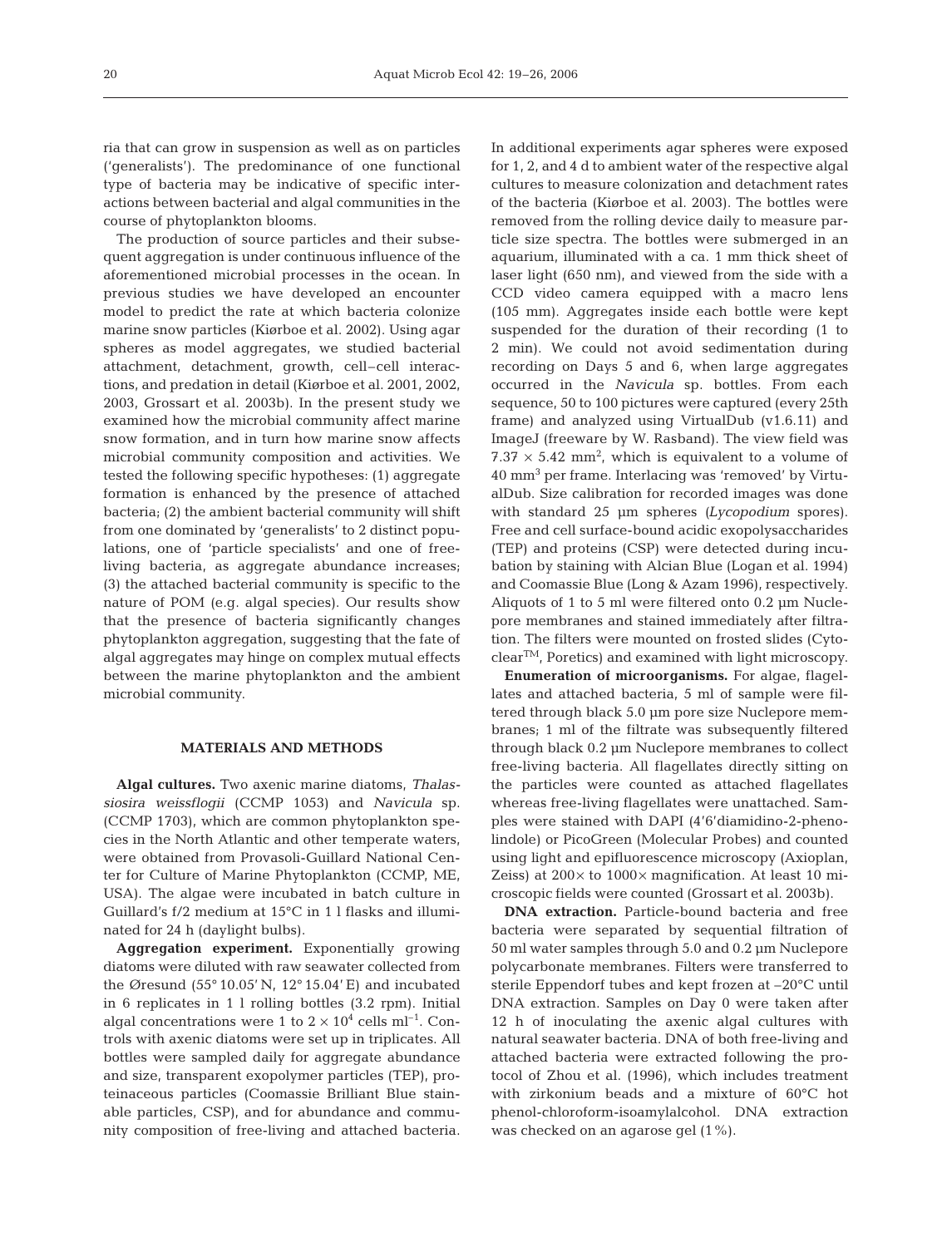**Amplification of 16S rRNA genes and denaturing gradient gel electrophoresis (DGGE).** Amplification of 16S rRNA gene fragments and subsequent DGGE analysis was performed according to Brinkhoff & Muyzer (1997). An equal amount of DNA was loaded in each lane (ca. 500 ng). DGGE gels were stained with SYBRGold (Molecular Probes) for 45 min and illuminated on a UV table (Biometra). Cluster analyses of the DGGE banding patterns were performed using the software GelCompare II, Version 3.5 (Applied Maths). The gels were internally standardized by selecting sequenced bands as standard. We applied 5 to 20% background subtraction depending on the signal-tonoise ratio of the corresponding gel. Patterns were compared curve-based by using Pearson correlation as similarity coefficient and UPGMA (unpaired group method of analysis) to generate the dendrogram. We used the curve-based approach instead of comparing single bands because this analysis is more robust (Ferrari & Hollibaugh 1999).

# **RESULTS**

## **Abundance of algae, bacteria and flagellates**

The development of microorganisms in both *Thalassiosira weissflogii* and *Navicula* sp. cultures was very similar (Fig. 1). Both algae showed only a slight initial increase in abundance and then a decrease. Freeliving bacteria increased until Day 4 and declined thereafter. In contrast, attached bacteria increased



Fig. 1. Diatom culture experiments with (a,c,e) non-axenic *Thalassiosira weissflogii* and (b,d,f) *Navicula* sp. Concentrations of (a,b) algal cells, (c,d) free and attached bacteria and flagellates, and (e,f) percentage of total of algal cells colonized by bacteria and of attached bacteria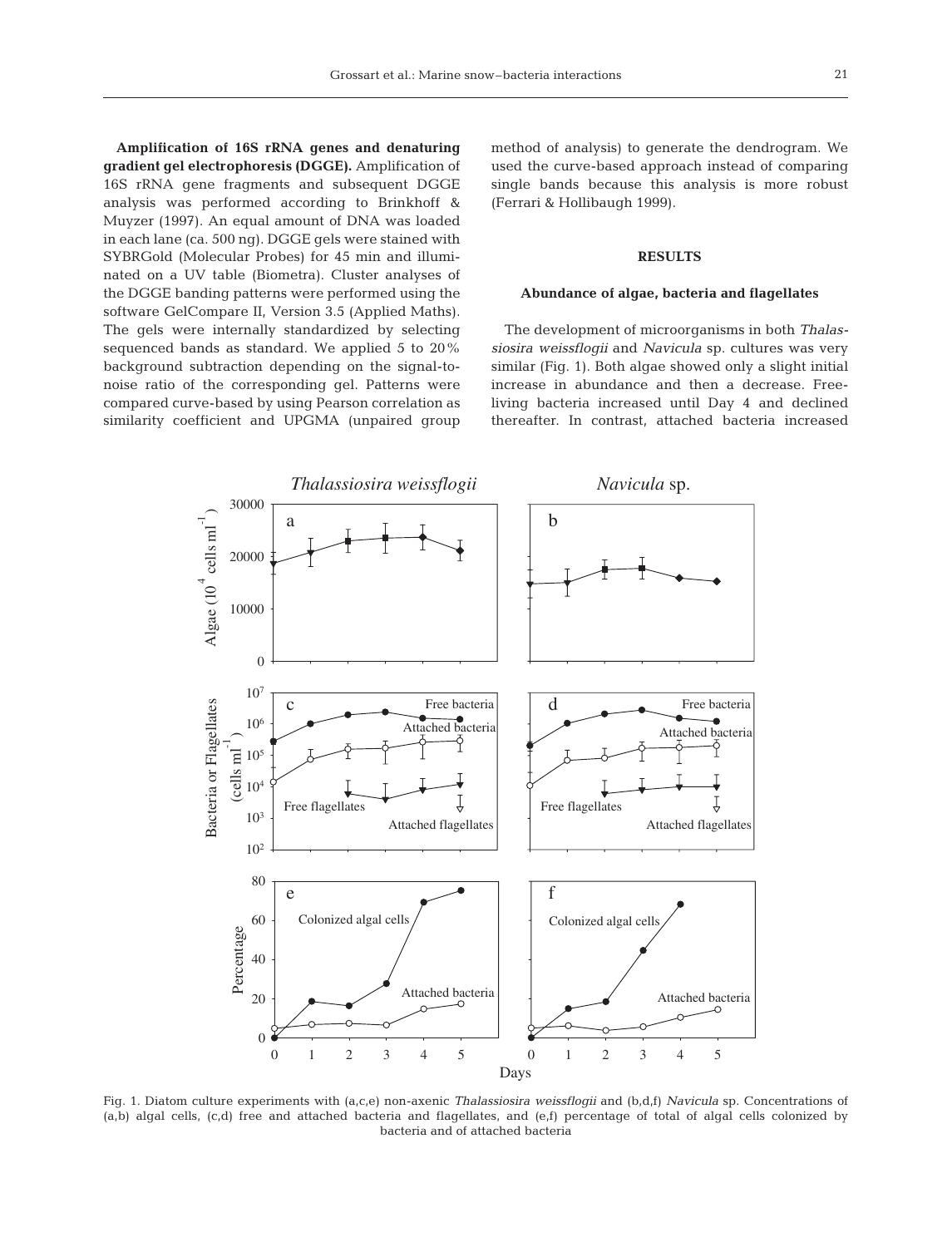

Fig. 2. Diatom culture experiments with (a,c) non-axenic *Thalassiosira weissflogii* and (b,d) *Navicula* sp. (a,b) Particle volume concentration and (c,d) particle concentration (normalized to size classes) as a function of particle size over the 5 d incubation period

continuously throughout the experiment. Free-living flagellates were detected after 2 d and steadily increased. Flagellates attached to particles were only detected on the last day of the experiment and were less abundant than the free-living ones.

The fraction of attached bacteria increased throughout the incubation and reached up to 20.9 and 16.9% of all bacteria in the *Thalassiosira weissflogii* and *Navicula* sp. cultures, respectively. The fraction of algal cells colonized by bacteria increased sharply after 3 d in *T. weissflogii* and 2 d in *Navicula* sp. cultures, during which time aggregates began to form (see Fig. 1). By the end of the experiment, ca. 80% of *T. weissflogii* and 70% of *Navicula* sp. cells were colonized by bacteria.

## **Aggregation patterns**

Aggregation of *Thalassiosira weissflogii* and *Navicula* sp. was most evident when a substantial fraction of the cells had been colonized by bacteria on Days 4 to 5. The size of *T. weissflogii* aggregates remained small on Days 0 and 1, and slightly increased on Days 2

and 3. It was different on Days 4 and 5 when large aggregates became evident (Fig. 2). This coincided with a sharp increase in the fraction of *T. weissflogii* cells that were colonized by bacteria (Fig. 1). Temporal development of the size spectra of *Navicula* sp. aggregates was similar to that of *T. weissflogii*, with a strong decrease in small particles and a corresponding slight increase in large particles through time. Large aggregates were visible in the *Navicula* sp. culture but were not abundant enough to be detected by our video system. Epifluorescence microscopy revealed that microcolonies of bacteria appeared to glue individual algal cells together to form aggregates. In contrast, axenic cultures of *T. weissflogii* did not aggregate even after 14 d of incubation. Aggregation of axenic cultures of *Navicula* sp. did not differ greatly from that of non-axenic cultures and showed increasing numbers and sizes of aggregates throughout the incubation (data not shown). Aggregates of axenic *Navicula* sp. did not disintegrate with vigorous shaking of the bottles, indicating that the algae were themselves highly sticky. No signifi-

cant amounts of free TEP or CSP were observed and the aggregates were only slightly stained by the respective histological dyes.

#### **Bacterial community composition**

Except for the *Thalassiosira weissflogii* culture on Day 0, the free-living and attached bacterial communities were clearly different (Fig. 3). Banding patterns of attached bacteria also revealed significant differences between the 2 algal cultures. Throughout the incubation bacterial communities on both kinds of particles became increasingly complex and different from those in the ambient water, indicating the development of highly specialised populations of attached bacteria on the respective aggregates. In contrast, temporal variations in community structure of free-living bacteria in both algal cultures were much smaller. Differences in community composition of free bacteria between the 2 algal cultures, however, increased on Days 3 to 5 when the number of phytoplankton aggregates and the fraction of colonized algal cells rapidly increased.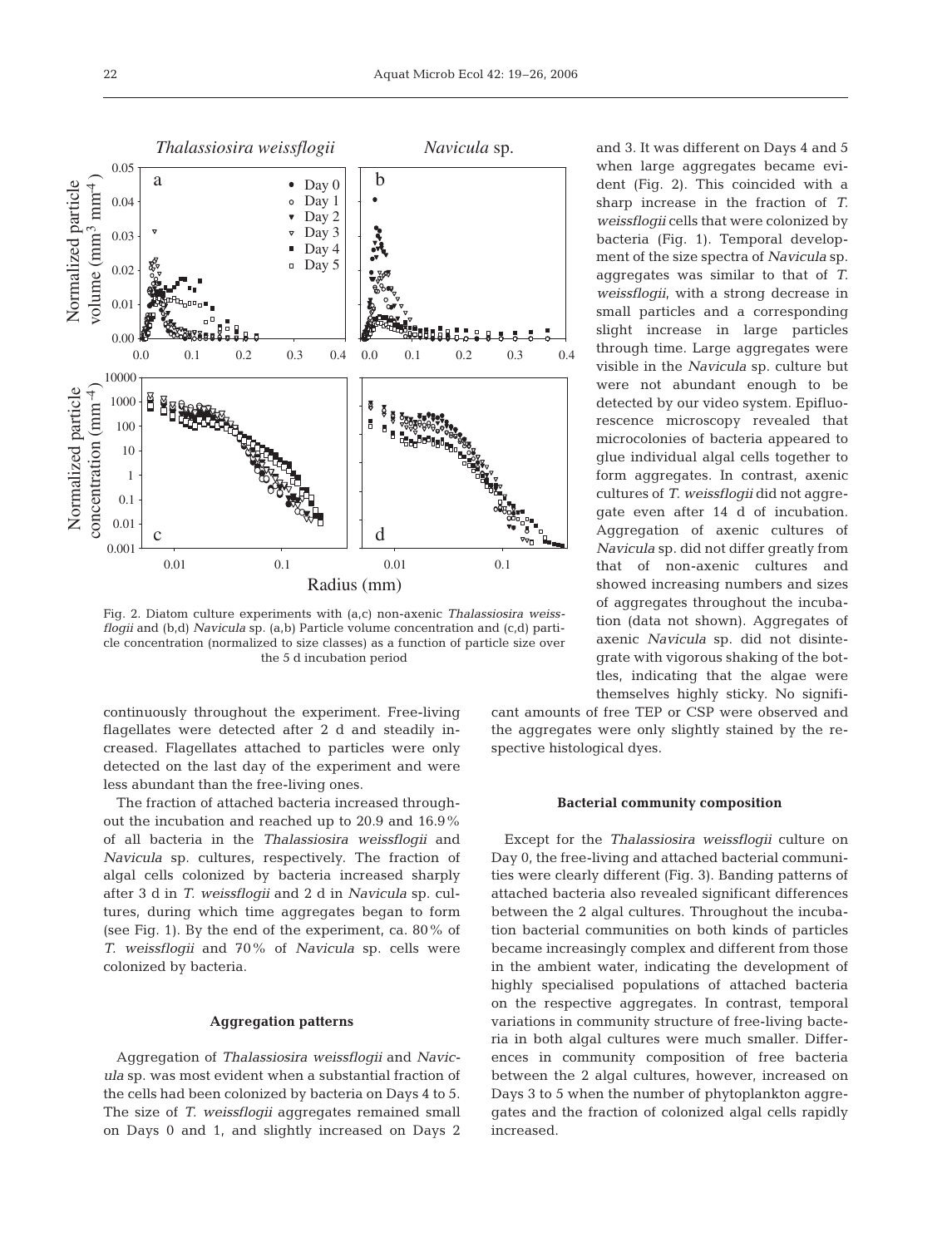

Pearson correlation

Fig. 3. Diatom culture experiments with non-axenic *Thalassiosira weissflogii* (ThWe) and *Navicula* sp. (NaSp). Cluster analysis of DGGE banding patterns of free-living (FL) and attached bacteria (AT) over a 5 d incubation period. Samples on Day 0 were taken after 12 h of inoculating the axenic algal cultures with natural seawater bacteria

#### **Bacterial colonization and detachment**

Bacteria from the ambient water of both algal cultures colonized agar spheres on Days 1 and 2 in a similar manner as previously described by Kiørboe et al. (2002). The number of attached cells increased at a decelerating rate towards a (temporary) steady state in which colonization was balanced by detachment (Fig. 4). The level of the steady states decreased for both cultures, with increasing incubation time indicating differences in the behaviour of the respective bacterial communities over time. The diffusivity of the bacteria and their specific detachment rates (Table 1) were estimated by fitting the model of Kiørboe et al. (2002) to the observations. There was a decline in bacterial diffusivity between Days 1 and 2 in both algal cultures. The difference between detachment and growth  $(d - \mu)$ , however, did not significantly change between Days 1 and 2 in *Thalassiosira weissflogii* cultures whereas it significantly increased in *Navicula* sp. cultures, indicating different bacterial behaviour in the 2 algal cultures. On Day 4 bacterial abundances did not saturate on our model particles within the observation period, suggesting that detachment was rapidly compensated by presumably bacterial growth since bacteria colonized the agar spheres at an overall lower rate on Day 4 than on Days 1 and 2.

Table 1. Estimates (mean ± SD) of bacterial diffusivities *(D)* and differences between detachment and growth rates  $(d - \mu)$ for bacteria from the phytoplankton cultures (see Fig. 4)

| Phytoplankton<br>culture                                                            | Day                      | $(10^{-5}$ cm <sup>2</sup> s <sup>-1</sup> ) | $d - \mu$<br>$(10^4 \text{ s}^{-1})$ |
|-------------------------------------------------------------------------------------|--------------------------|----------------------------------------------|--------------------------------------|
| Thalassiosira weissfloqii<br>Thalassiosira weissflogii<br>Thalassiosira weissfloqii | 1<br>$\mathfrak{D}$<br>4 | $1.4 \pm 0.3$<br>$0.4 \pm 0.1$               | $1.4 \pm 0.5$<br>$1.2 \pm 0.5$       |
| Navicula sp.<br>Navicula sp.<br>Navicula sp.                                        | 2                        | $2.1 \pm 0.4$<br>$0.5 \pm 0.1$               | $1.2 \pm 0.6$<br>$3.4 \pm 0.6$       |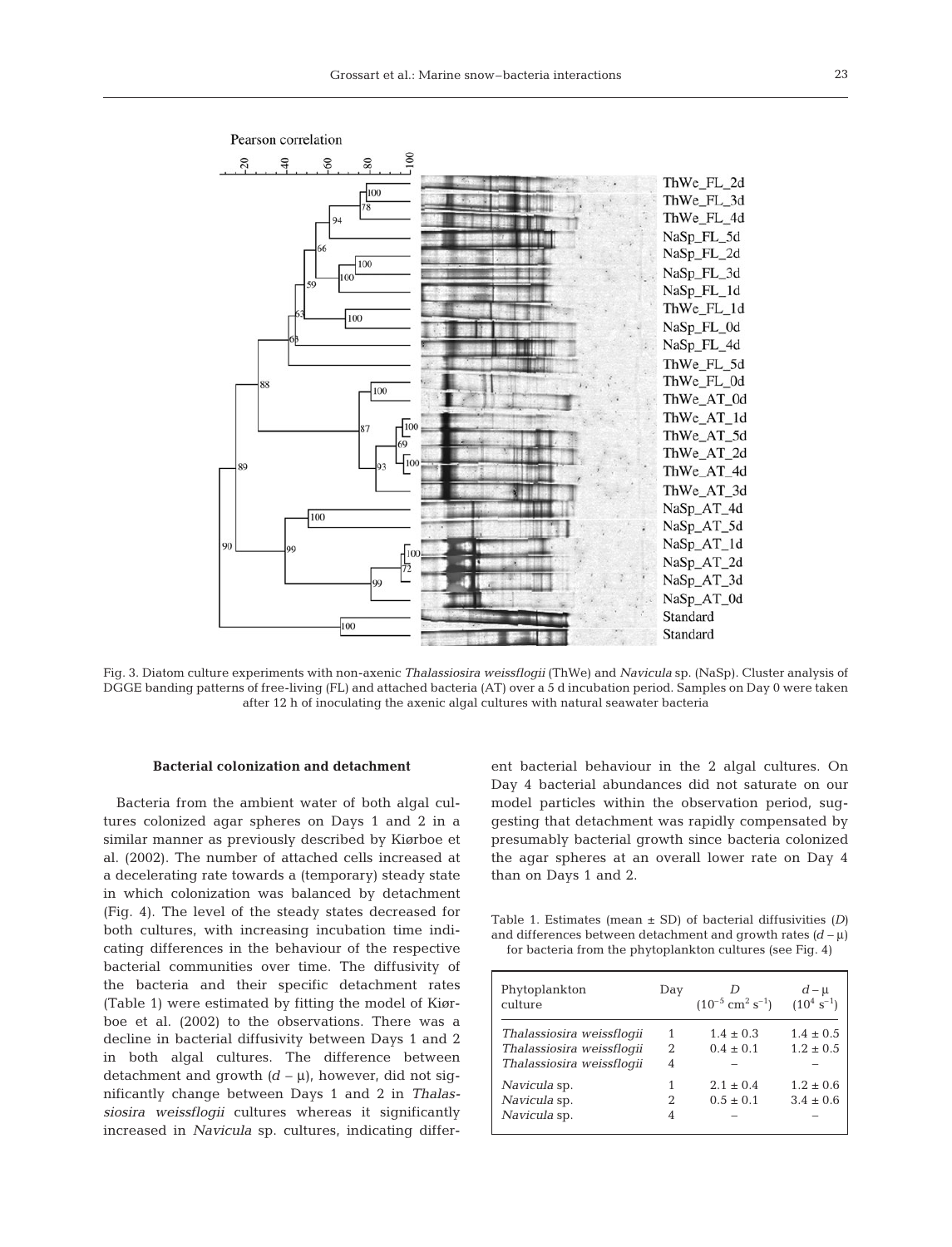

Fig. 4. Diatom culture experiments with (a,c,e) non-axenic *Thalassiosira weissflogii* and (b,d,f) *Navicula* sp. Colonization of agar spheres by ambient bacteria from the algal rolling bottles on Days 1, 2, and 4 of the experiment. Lines are fits of the model of Kiørboe et al. (2002, Eq. 8a). The model could not be fitted to experiments from Day 4 due to the lack of saturation

## **DISCUSSION**

Heterotrophic bacteria are important for aggregation of phytoplankton cells, especially of marine diatoms (Simon et al. 2002 and references therein, Grossart et al. 2006). Previous studies (Deccho 1990, Griebe 1991, Heissenberger & Herndl 1994) show that bacteria colonizing marine diatoms produce large amounts of exopolymeric substances, which increase phytoplankton cell stickiness and aggregation. A similar aggregation pattern has also been observed in rolling tank experiments with another diatom, *Thalassiosira eccentrica* (Griebe 1991). In our experiments we have only observed small amounts of exopolymeric material that was stained by either Alcian Blue or Coomassie Brilliant Blue, indicating that attached

bacteria may produce different exopolymers (Böckelmann et al. 2002) and/or have other mechanisms to influence surface properties of the algal cells (Becker 1996, Stürmeyer et al. 1998). Epifluorescence microscopy revealed that bacteria often formed microcolonies embedded in an organic matrix that was slightly stained by DAPI but not by the histological dyes we used. We also observed that these microcolonies connected single algal cells with each other, thus forming aggregates.

In contrast to *Thalassiosira weissflogii*, cells of the diatom *Navicula* sp. secrete high amounts of exopolymeric substances (de Brouwer & Stal 2002), which increases cell stickiness and aggregation even in the absence of bacteria (Passow & Alldredge 1995). A similar pattern was observed for the marine diatom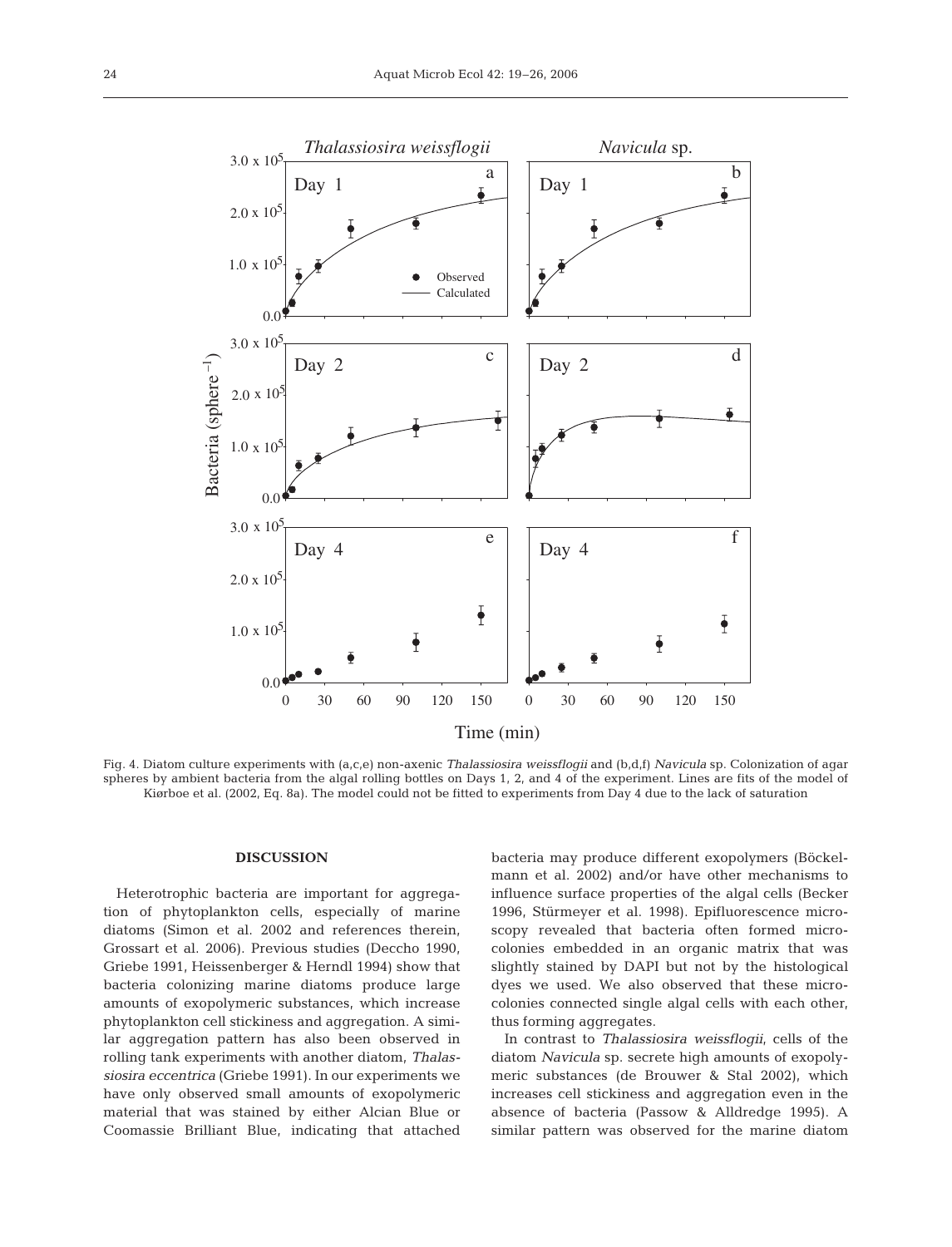*Skeletonema costatum* (H. P. Grossart & G. Czub unpubl.) and is also frequently observed during aggregation events of marine diatom blooms (Dam & Drapeau 1995, Grossart et al. 2003a, Waite et al. 2005). Our microscopic studies revealed that the algal cells were increasingly colonized by heterotrophic bacteria, which accounted for a significant bacterial fraction at the end of the incubation. Even though attached bacteria are often characterized by extremely high rates of cell-specific protease activities and bacterial production rates (Smith et al. 1992, 1995, Grossart & Simon 1998, this study), they did not seem to alter aggregation dynamics of *Navicula* sp. in our study. However, we observed that the axenic as well as non-axenic algal cells were embedded in a kind of exopolymer matrix that was stained neither by Alcian Blue nor Coomassie Brilliant Blue. By using the 2 algae with different aggregation patterns, it becomes clear that the role of heterotrophic bacteria for phytoplankton aggregation and vertical sinking flux can vary greatly among algal species. In natural and more diverse algal and bacterial communities different mechanisms may even exist at the same time.

There is still uncertainty as to whether free-living and particle-associated bacteria form distinct phylogenetic groups. Whereas Hollibaugh et al. (2000) did not find significant differences between free-living and attached bacteria, other authors demonstrate the presence of distinct compositions between the two fractions (DeLong et al. 1993, Bidle & Fletcher 1995, Crump et al. 1999, Riemann et al. 2000, Grossart et al. 2005). In the present study, using diatom aggregates, we demonstrated a change in the marine snow bacterial community over time. Our experiments on colonization of agar spheres with bacteria from both algal experiments indicate that the rates of colonization significantly decreased throughout the incubation, suggesting that the population of 'particle specialists' in the ambient water decreased with time. These results were corroborated by the DGGE results, which showed that the attached bacteria were increasingly different phylogenetically from the free bacteria. Our findings imply that the presence of marine snow may induce a divergence of the ambient bacterial community to 2 distinct populations of 'particle specialists' that are increasingly associated with the aggregates, and 'free bacteria' that remain in suspension. Uncoupling between POM hydrolysis and subsequent uptake of hydrolysis products has been previously reported for attached bacteria and result in DOM release from marine aggregates (Smith et al. 1992, Grossart & Simon 1998, Grossart & Ploug 2001), which may stimulate the growth of even the surrounding free bacteria (Grossart & Simon 1998, Kiørboe et al. 2001).

Bacterial abundance on marine snow particles is initially driven by a balance between bacterial attachment and detachment (Kiørboe et al. 2002), and subsequently by bacterial growth on the particle surfaces (Kiørboe et al. 2003). In the present study, percentages of attached bacteria greatly changed over time. In addition to bacterial colonization and growth, predation may also affect bacterial abundance and community composition on marine snow (e.g. Caron et al. 1982, Šimek et al. 2003). Microscopic observations revealed that when flagellates were present bacterial distribution tended to be patchy on the agar spheres, indicating a selection for grazing-resistant bacteria and their subsequent growth into patches.

In summary, the presence of heterotrophic bacteria can lead to dramatic changes in phytoplankton aggregation. In cultures of *Thalassiosira weissflogii* bacteria are a prerequisite for the formation of aggregates whereas in cultures of *Navicula* sp. bacteria seem to be of minor importance for algal aggregation. Varying roles of heterotrophic bacteria in phytoplankton aggregation can be explained by differences in algal exopolymer release, cell stickiness, and presumably bacterial community composition (Grossart et al. 2005). Through the interactions with algal aggregates and particles the bacterial community increasingly diverge into 2 specialized groups of bacteria: free-living and attached bacteria, which are highly restricted to their respective microenvironments. The development of these separate communities has profound implications for biogeochemical processes such as particle aggregation and degradation but also for trophic interactions.

*Acknowledgements.* We greatly appreciate the help of K. Hutalle in performing PCR and DGGE analyses of the bacterial community composition. We thank E. Mach for technical assistance and the Leibniz Institute of Freshwater Ecology and Inland Fisheries for grants donated to H.P.G., T.K., K.W.T. and E.M.Y. T.K. was further supported by a grant from the Danish Natural Science Research Council (21-01-054) and K.W.T. and E.M.Y. by US NSF grant OCE-0352125. The use of Kristineberg Marine Research Station was supported by the EU Access to Research Infrastructure (ARI P.45).

#### LITERATURE CITED

- Alldredge AL, Gotschalk CC (1990) The relative contribution of marine snow of different origins to biological processes in coastal waters. Cont Shelf Res 10:41–58
- Azam F, Long RA (2001) Oceanography: sea snow microcosms. Nature 414:495–498
- Becker K (1996) Exopolysaccharide production and attachment strength of bacteria and diatoms on substrates with different surface tensions. Microb Ecol 32:23–33
- Bidle KD, Fletcher M (1995) Comparison of free-living and particle-associated bacterial communities in the Chesapeake Bay by stable low-molecular-weight RNA analysis.